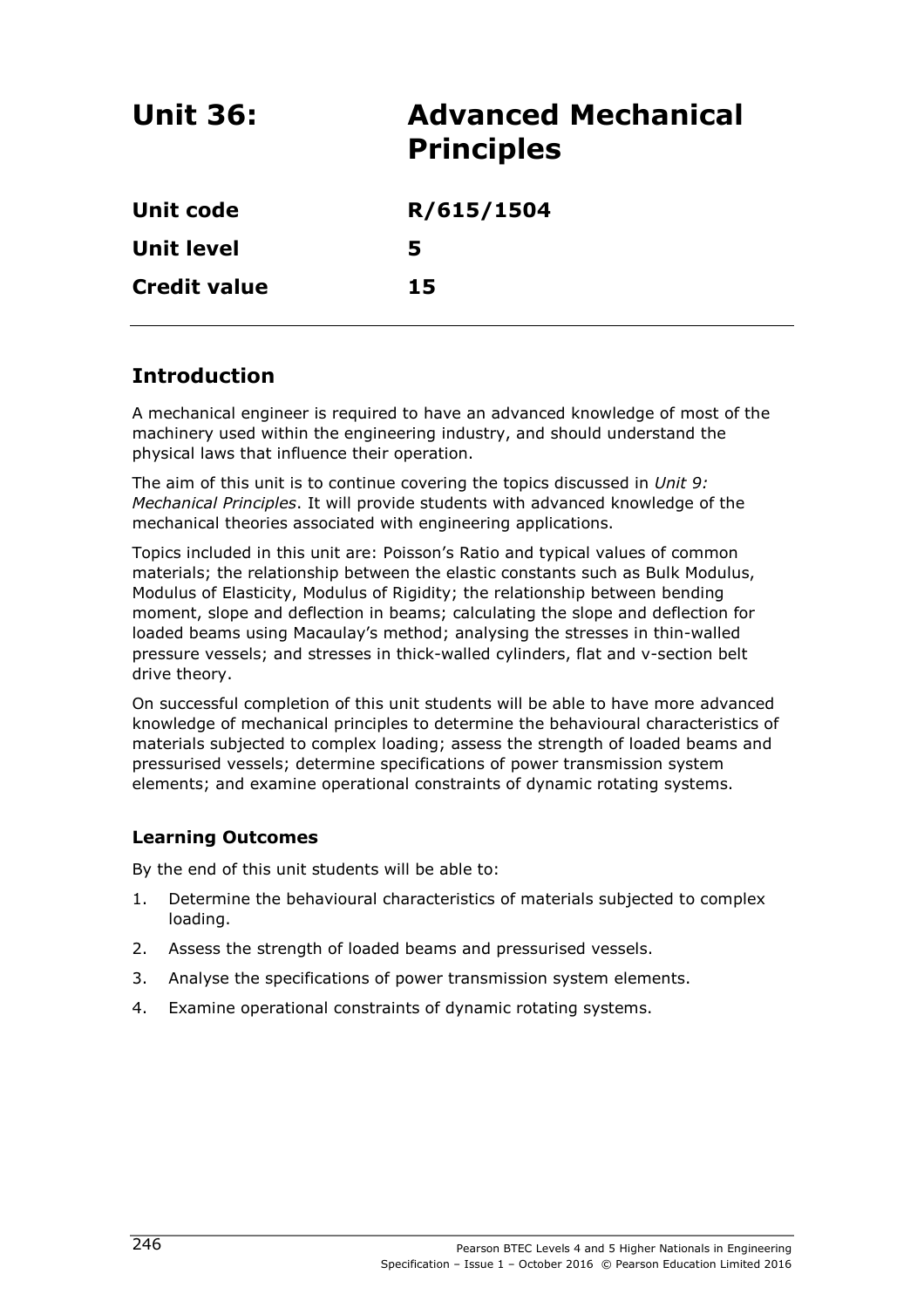# **Essential Content**

#### LO1 **Determine the behavioural characteristics of materials subjected to complex loading**

#### *Characteristics of materials:*

Definition of Poisson's Ratio and typical values of metals, plastics and composite materials.

The relationship between the elastic constants such as Bulk Modulus, Modulus of Elasticity, Modulus of Rigidity and Poisson's Ratio.

Characteristics of two-dimensional and three-dimensional loading.

Calculation of volumetric strain and volume changes.

#### LO2 **Assess the strength of loaded beams and pressurised vessels**

#### *Strength:*

The relationship between bending moment, slope and deflection in beams.

Calculating the slope and deflection for loaded beams using Macaulay's method.

Analysing the stresses in thin-walled pressure vessels and stresses in thickwalled cylinders.

#### LO3 **Analyse the specifications of power transmission system elements**

#### *Specifications:*

Flat and v-section belt drive theory.

Operation of friction clutches with uniform pressure and uniform wear theories.

Principles of both epicyclic and differential gearing, and the torque required to accelerate these systems.

Areas of failure when transmitting power mechanically.

#### LO4 **Examine operational constraints of dynamic rotating systems**

#### *Operational constraints:*

Design of both radial plate and cylindrical cams to meet operating specifications.

Operating principles of flywheels to store mechanical energy.

Balancing of rotating mass systems.

The effects of coupling on freely rotating systems.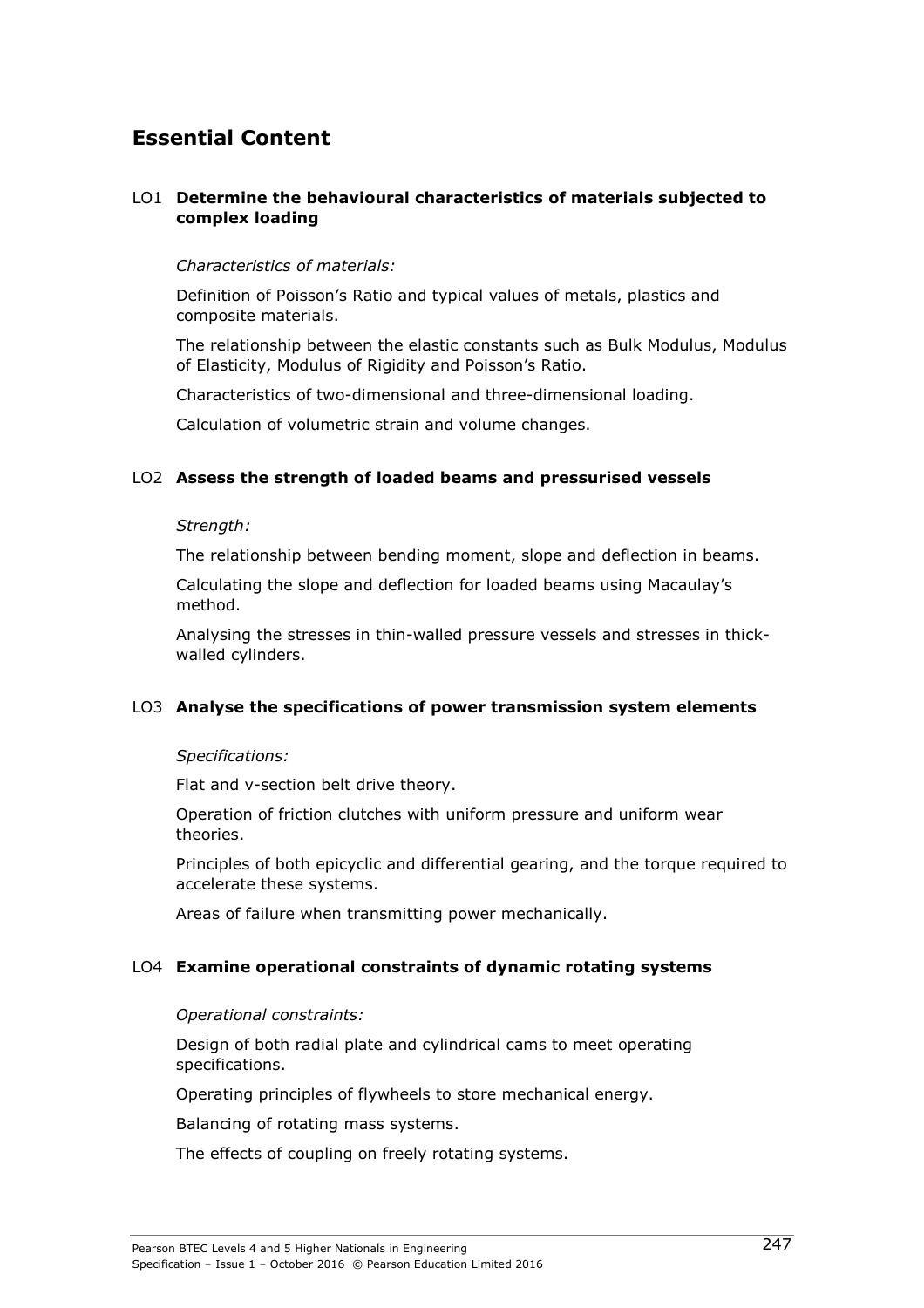# **Learning Outcomes and Assessment Criteria**

| <b>Pass</b>                                                                                                                                       | <b>Merit</b>                                                                                                      | <b>Distinction</b>                                                                                                              |
|---------------------------------------------------------------------------------------------------------------------------------------------------|-------------------------------------------------------------------------------------------------------------------|---------------------------------------------------------------------------------------------------------------------------------|
| <b>LO1</b> Determine the behavioural characteristics of materials<br>subjected to complex loading                                                 |                                                                                                                   | <b>D1</b> Critique the<br>behavioural<br>characteristics of                                                                     |
| P1 Discuss the relationship<br>between the elastic<br>constants.                                                                                  | M1 Assess the effects of<br>volumetric thermal<br>expansion and contraction                                       | materials subjected to<br>complex loading.                                                                                      |
| P2 Illustrate the effects of<br>two-dimensional and three-<br>dimensional loading on the<br>dimensions of a given<br>material.                    | on isotropic materials.                                                                                           |                                                                                                                                 |
| <b>P3</b> Determine the<br>volumetric strain and<br>change in volume due to<br>three-dimensional loading.                                         |                                                                                                                   |                                                                                                                                 |
| <b>LO2</b> Assess the strength of loaded beams and pressurised<br>vessels                                                                         |                                                                                                                   | <b>D2</b> Critique and justify<br>your choice of suitable                                                                       |
| P4 Evaluate the variation of<br>slope and deflection along a<br>simply supported beam.                                                            | M2 Review a suitable size<br>universal beam from<br>appropriate data tables<br>which conforms to given            | size universal beam using<br>appropriate computer<br>software to model the<br>application by explaining<br>any assumptions that |
| P5 Determine the principal<br>stresses that occur in a thin-<br>walled cylindrical pressure<br>vessel and a pressurised<br>thick-walled cylinder. | design specifications for<br>slope and deflection.                                                                | could affect the selection.                                                                                                     |
| <b>LO3</b> Analyse the specifications of power transmission<br>system elements                                                                    |                                                                                                                   | <b>D3</b> Evaluate the<br>conditions needed for an<br>epicyclic gear train to                                                   |
| <b>P6</b> Discuss the initial<br>tension requirements for<br>the operation of a v-belt<br>drive.                                                  | M3 Critically analyse both<br>the uniform wear and<br>uniform pressure theories of<br>friction clutches for their | become a differential,<br>and show how a<br>differential works in this<br>application.                                          |
| P7 Analyse the force<br>requirements to engage a<br>friction clutch in a<br>mechanical system.                                                    | effectiveness in theoretical<br>calculations.                                                                     |                                                                                                                                 |
| P8 Analyse the holding<br>torque and power<br>transmitted through<br>epicyclic gear trains.                                                       |                                                                                                                   |                                                                                                                                 |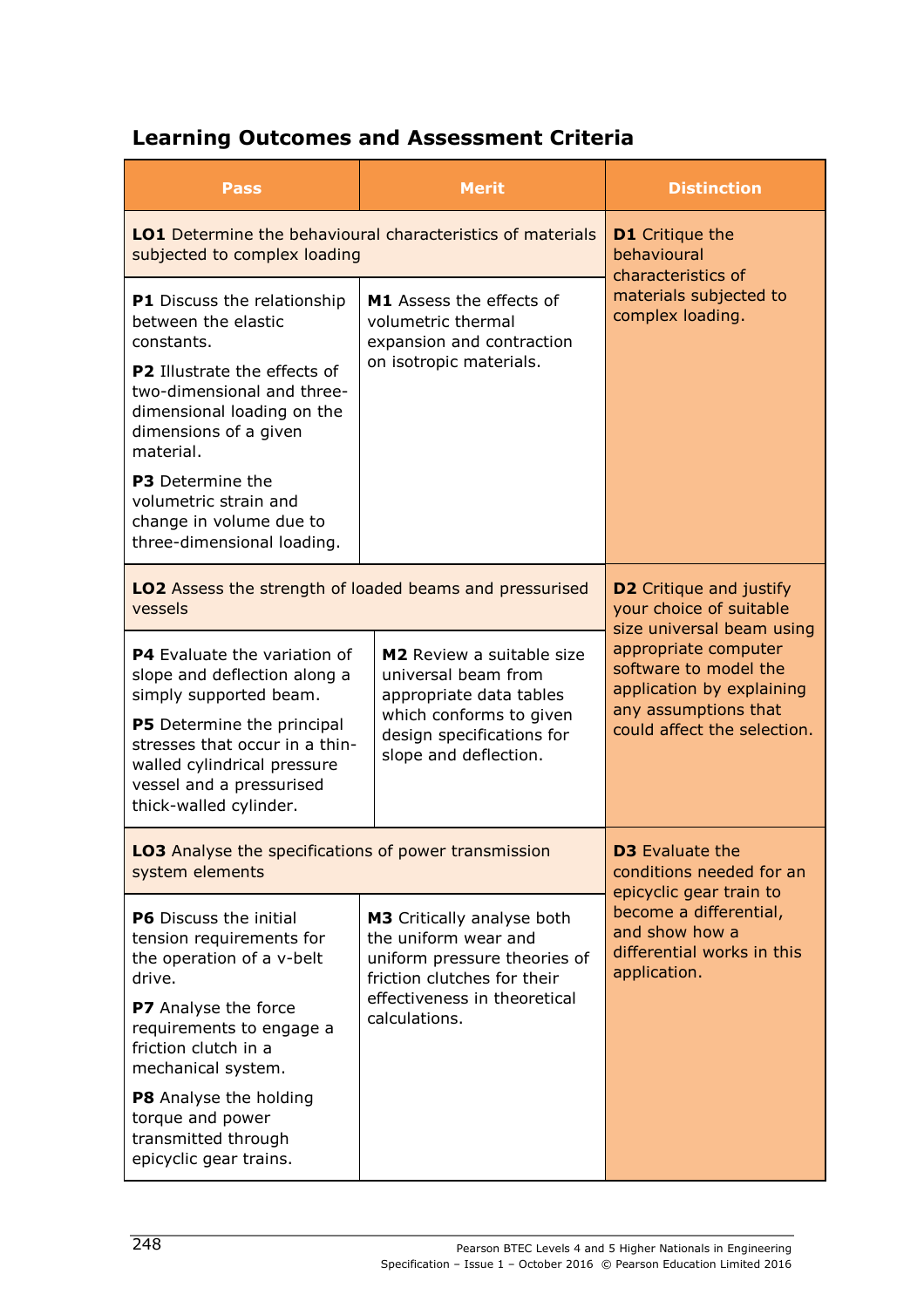| <b>Pass</b>                                                                                                                                                                                                                        | <b>Merit</b>                                                                                                                             | <b>Distinction</b>                                                                                                                    |
|------------------------------------------------------------------------------------------------------------------------------------------------------------------------------------------------------------------------------------|------------------------------------------------------------------------------------------------------------------------------------------|---------------------------------------------------------------------------------------------------------------------------------------|
| <b>LO4</b> Examine operational constraints of dynamic rotating<br>systems                                                                                                                                                          |                                                                                                                                          | <b>D4</b> Critically evaluate and<br>justify the different<br>choices of cam follower                                                 |
| <b>P9</b> Explore the profiles of<br>both radial plate and<br>cylindrical cams that will<br>achieve a specified motion.<br><b>P10</b> Show the mass of a<br>flywheel needed to keep a<br>machine speed within<br>specified limits. | <b>M4</b> Evaluate the effects of<br>misalignment of shafts and<br>the measures that are taken<br>to prevent problems from<br>occurring. | that could be selected to<br>achieve a specified<br>motion, explaining the<br>advantages and<br>disadvantages of each<br>application. |
| <b>P11</b> Investigate the<br>balancing masses required<br>to obtain dynamic<br>equilibrium in a rotating<br>system.                                                                                                               |                                                                                                                                          |                                                                                                                                       |